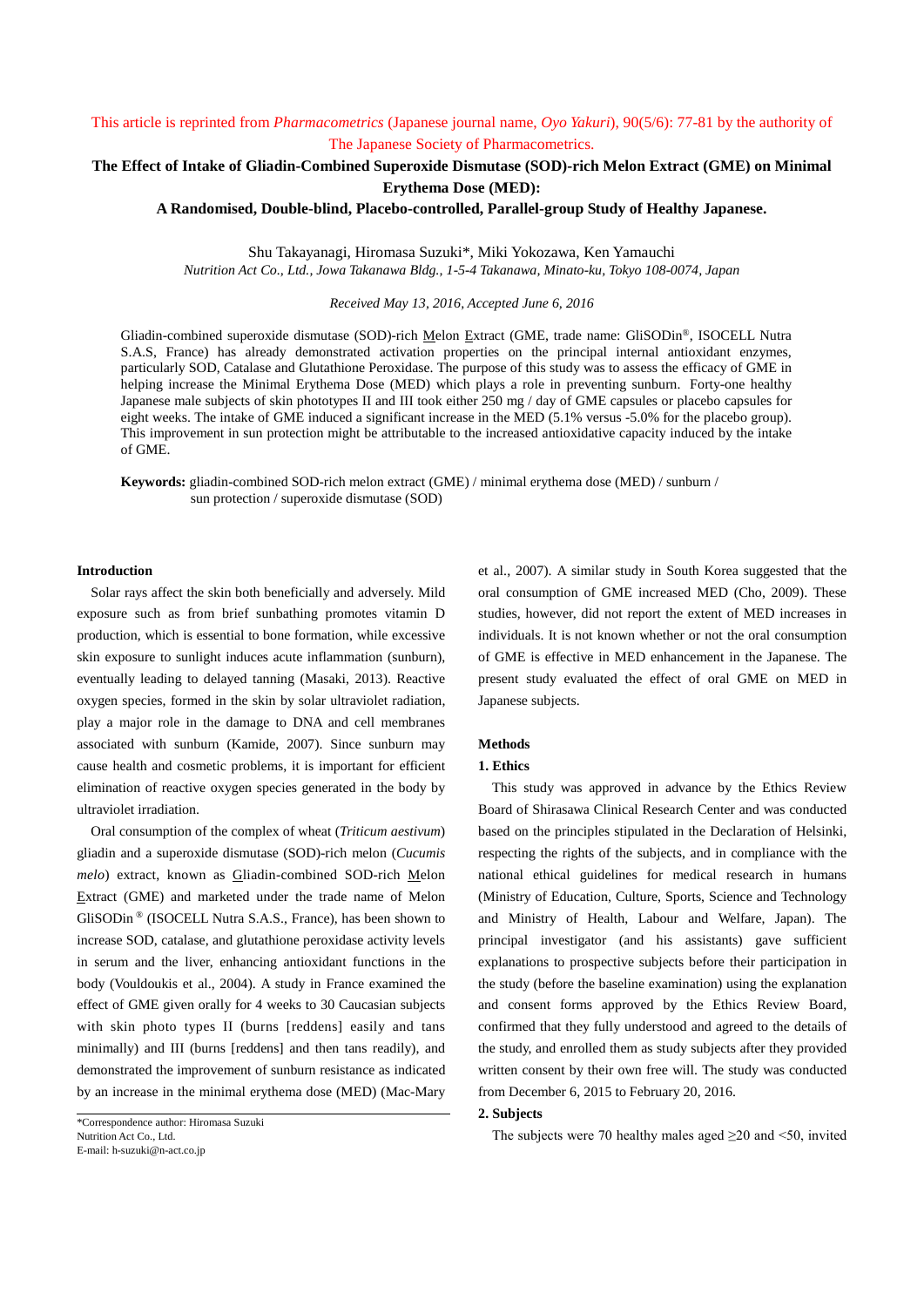principally via the Internet, who self-reported to be of the skin photo type II or III and voluntarily provided written consent to participate in the study. We excluded the individuals falling under any of the exclusion criteria: 1) a diagnosis of photosensitivity; 2) the use of medication that may affect the results of the examination (e.g., corticosteroid oral medication, injection, or suppository); 3) the routine use of functional skin-care products (whitening, spot removal, sagging treatment, moisturising, etc.) or functional foods (not limited to supplements) that may affect the results of the examination; 4) excessive alcohol consumption; 5) a risk of allergy to wheat, melon, or latex or a risk of other oral allergies (apple, banana, peach, carrot, soybean, watermelon, peanut, potato, or tomato); 6) current hospital care for dermatological conditions; 7) the presence of factors that may affect the results of the examination in the skin area used for evaluation (disorders such as atopic dermatitis and urticaria, conditions such as inflammation, eczema, trauma, acne, eruptions, warts, spots, etc., or vestiges of these conditions); 8) subjective symptoms of severe anemia; 9) intervention provided by medical services for treatment or prevention of a disease (hormone replacement therapy, medical therapy, therapeutic exercise, dietary therapy, etc.) or a condition considered to require such intervention; 10) current or past history of serious disorders involving carbohydrate metabolism, lipid metabolism, liver function, kidney function, the heart, the circulatory system, the respiratory system, the endocrine system, or the nervous system, as well as a psychiatric disease or alcohol or drug dependence (including a positive test for the hepatitis virus); 11) skin care treatment (aesthetic salon services, aesthetic treatment, application of cosmetics, etc.) or massage affecting the skin area used for an evaluation performed in the past four weeks or planned to be performed during the study period; 12) high exposure to ultraviolet rays exceeding the normal amount in daily living, such as from long outdoor work, sports, sea bathing and/or sunbathing, tanning salons, etc., occurring in the past two months or expected to occur during the study period (including travelling to areas with high ultraviolet exposure and overseas locations); 13) irregular or disturbed circadian rhythm resulting from night work, alternate day and night shifts, etc.; 14) participation in another clinical study (including all studies on humans using cosmetics, foods, medicines, non-medicinal items, medical devices, etc.) or a plan to participate in another clinical study during the planned period of this study; 15) habitual smoking; 16) difficulty in maintaining routine life habits (eating, exercise, sleep, skin care, etc.) during the study period including the New Year holidays; 17) difficulty in keeping the study diary; and 18) the subjects who the principal investigator considers inappropriate for the study.

During the study period, the subjects were asked to comply with the following restrictions and prohibitions: 1) During the study period, the subjects must maintain the same habits as before their participation in the study in terms of eating, exercise, drinking, smoking, sleep, etc., without changes (restriction). 2) During the study period, the subjects must avoid excessive exercise, lack of sleep, dieting, and immoderate eating and drinking significantly deviating from the normal range (restriction). 3) During the study period, the subjects must take care to avoid excessive ultraviolet exposure exceeding the normal amount in daily living (restriction). 4) During the study period, medication must not be used unless there is an unavoidable need, and any use of medication must be recorded in the diary, providing the name and dose of the medication (restriction). 5) During the study period, cosmetic medical care and special skin care (such as aesthetic treatment) are prohibited (prohibition). 6) During the study period, the subjects must not rub their backs forcefully at any times, including while bathing (prohibition). 7) Any healthy foods and non-medicinal items consumed regularly before participation in the study must be continued without changing the amount, frequency, and method of consumption, while consumption of a new non-medicinal item or healthy food is prohibited (prohibition). 8) During the period of three days before the date of each examination, the subject must not apply strong pressure, rubbing, or stimulation to their backs, must not sit up late at night or all night, and must not engage in strenuous physical activities (running, swimming, mountain climbing, etc., causing breathlessness) (prohibition). 9) The subjects must take a bath before going to bed on the day before the date of each examination, and must not take a bath (including a shower) until the end of the examination on the next day (prohibition). 10) On the day before the date of each examination, the subjects must avoid alcohol consumption, ensure sufficient sleep, and stay in good physical condition. 11) When the subjects visit the laboratory on the day of each examination, they must avoid behaviour that may affect their skin, such as running and fast walking, even if they are hurrying to arrive on time.

#### **3. Test Food Product**

The test product, GME, was a hard-capsule preparation containing GliSODin® CM01 powder (ISOCELL Nutra S.A.S., France) consisting of a melon fruit extract, wheat protein (gliadin), maltodextrin derived from wheat, and trace amounts of carboxymethylcellulose sodium and glycerin fatty acid ester (Table 1). Each capsule contained 83.4 mg of GliSODin® as the active component, in addition to dextrin and calcium stearate as a vehicle (Table 1). The control product (placebo) was a hard-capsule preparation lacking GliSODin®, which was identical in appearance to the test product (Table 1). The dose was set at 3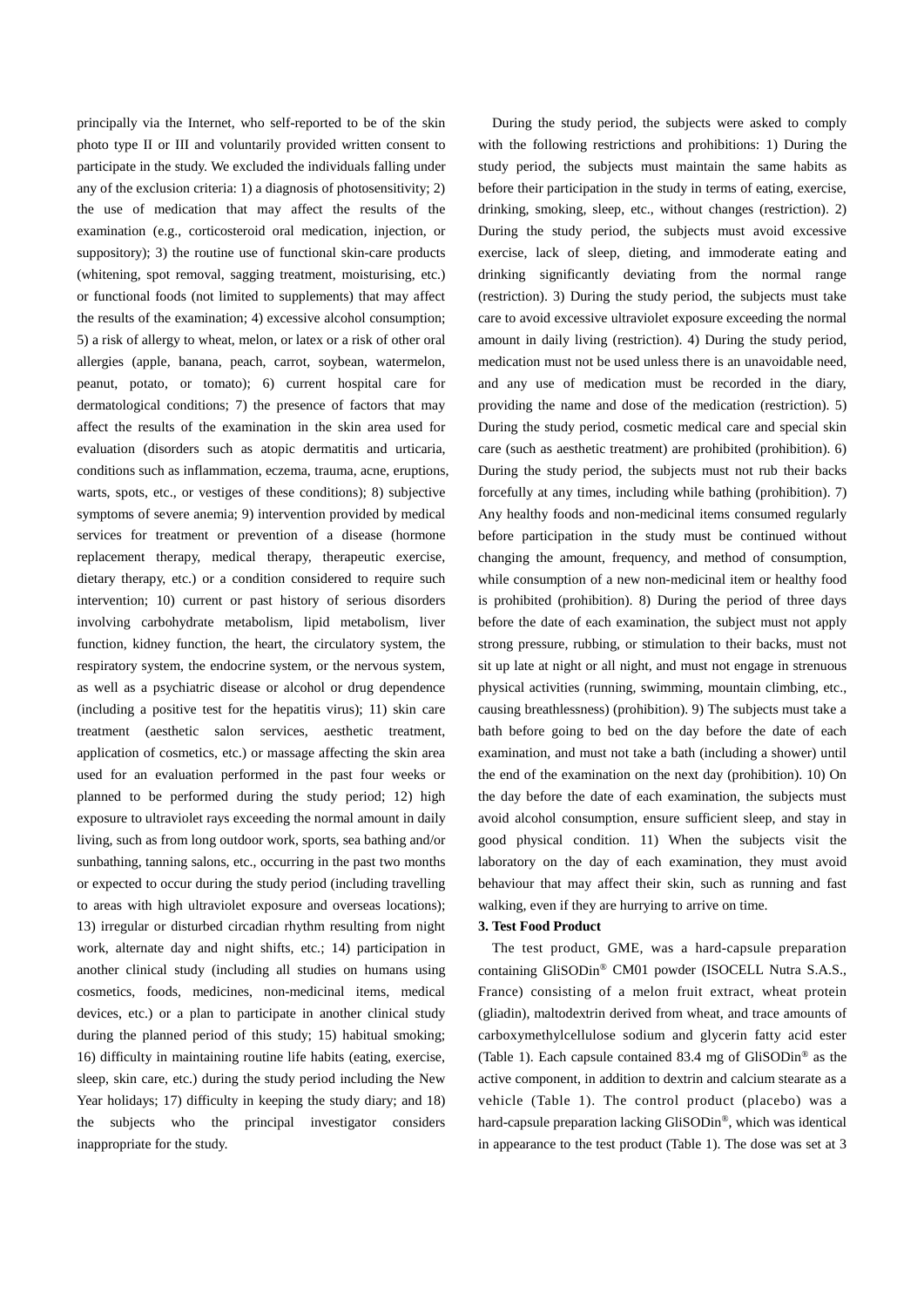|                                                             |                           | GME capsule<br>(mg) | Placebo capsule<br>(mg) |
|-------------------------------------------------------------|---------------------------|---------------------|-------------------------|
| GliSODin® CM01 powder                                       |                           | 83.4                | 0.0                     |
| Maltodextrin                                                | Contents $(\% )$<br>95.72 |                     |                         |
| Wheat gliadin                                               | 2.70                      |                     |                         |
| Melon extract                                               | 0.95                      |                     |                         |
| Carboxymethyl cellulose sodium<br>Glycerin fatty acid ester | 0.60                      |                     |                         |
|                                                             | 0.03                      |                     |                         |
| Dextrin                                                     |                           | 64.6                | 118.0                   |
| Calcium stearate                                            |                           | 2.0                 | 2.0                     |
| Total                                                       |                           | 150.0               | 120.0                   |

capsules/day based on the information from previous studies (Mac-Mary et al., 2007; Cho, 2009). With respect to the toxicity of GliSODin®, a 28-day oral toxicity study in rats (2,000 mg/kg/day) (internal data, ISOCELL Nutra S.A.S., France) and a 2-year oral intake study in humans (500 mg/day) (Cloarce et al., 2007) demonstrated no abnormalities. In addition, Melon GliSODin® is a food ingredient that has been marketed in Japan and other countries for more than 10 years. Although it is not a food consumed commonly, all of its raw materials are supported by a large body of experience in the use for human consumption. The product is, therefore, considered safe.

## **4. Procedures**

## **4.1 Screening**

On the first day of the screening test, prospective subjects were given an explanation of the purpose and details of the study, and the screening test was performed on the individuals who provided written consent. The measurement of MED was performed on the back of each subject, which was an area considered to receive relatively little sunlight in daily living. In the preliminary irradiation 1, the back of each subject was irradiated with ultraviolet light at 6 dose levels defined by a common ratio of 1.15 around the expected 1 MED. Each irradiation field had an area of  $0.5 \text{ cm}^2$  ( $\phi$  8 mm). On the next day (second day of the screening test), the areas irradiated in preliminary irradiation 1 were inspected to determine the 1 MED. As a result, 44 subjects were selected for the main experiment. The ultraviolet light source used in the study was a xenon arc solar simulator (DRC Co., Ltd., Osaka), calibrated according to the Standards for SPF Measurement (Japan Cosmetic Industry Association, 2007). MED was calculated as the product of the ultraviolet light intensity (mW/cm<sup>2</sup>) and the duration of irradiation (sec). Other test items included subject background (medical history, allergy status, skin condition, skin care status, cosmetic medicine and aesthetic treatment status, medication and healthy food consumption status), blood tests (hepatitis virus [HBs antigens, HCV antibodies], specific IgE tests [melon, wheat, latex, apple, banana, peach, carrot, soybean, watermelon, peanut, potato, tomato], general biochemistry [AST, ALT, γ-GTP, total bilirubin, total protein, creatinine, urea nitrogen, Na, K, Cl, blood glucose, HbA1c, total cholesterol, LDL cholesterol], hematology [white blood cells, red blood cells, hemoglobin, hematocrit, platelets]), and urinalysis.

### **4.2 Main Experiment**

The study was designed as a randomised placebo-controlled double-blind parallel-group comparison study. Each subject selected for the study was provided with a diary on the first day of the preparation period. Either the test product or the placebo product was handed out 8 days after (on the eighth day of the preparation period), and consumption started from the night of the same day. The subjects visited the laboratory 56 days after the start of consumption, and the measurement of MED was performed in the same manner as in the screening test. The subjects also visited the facility 30 days after the start of consumption so that we could check consumption and diary keeping. The subjects were asked to keep the diary to record the consumption status of the test product (whether or not it was consumed and the time of consumption), health problems, the use of medications and supplements, and unusual events (such as business trips) every day until the end of the study period.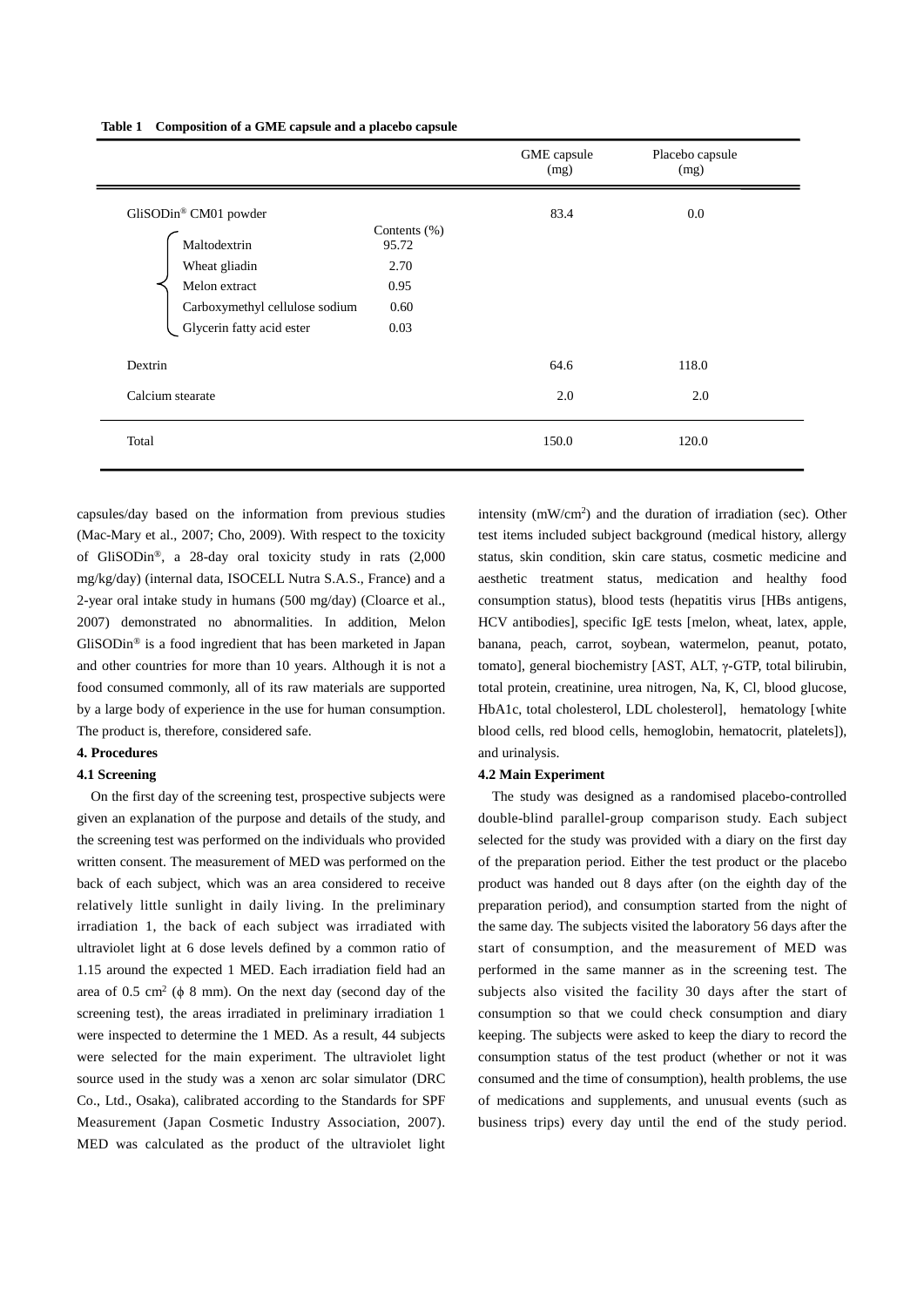**Table 2 Characteristics of the subjects**

|                          | GME group<br>$(n=21)$ | Placebo group<br>$(n=20)$ |
|--------------------------|-----------------------|---------------------------|
| Age (years)              | $37.1 + 9.6$          | $39.4 + 8.4$              |
| MED at 0 week $(mJ/cm2)$ | $29.2 + 5.9$          | $30.0 + 6.1$              |

Values are mean  $\pm$  SD. No significant difference is found.

## **4.3 Statistical Analysis**

The analysis of effectiveness was performed for the subjects who completed the planned study schedule and test items, excluding those falling under any of the criteria for exclusion from analysis: 1) the subjects who consumed the test product too infrequently (less than 80%); 2) the subjects who considerably impaired the reliability of test results by missing records, violating restriction requirements, etc.; 3) the subjects who came under the subject exclusion criteria and were found as such after enrolment; and 4) the subjects who had clear reasons for exclusion from analysis.

Values were expressed in the form of mean ± standard deviation. Intragroup comparisons were made using a paired *t*-test, and intergroup comparisons were made using a Student's *t*-test. Statistical significance was defined as two-tailed *P* < 5%. Data were analysed using IBM SPSS Statistics ver. 22 (IBM Japan, Ltd., Tokyo).

### **Results**

Of the 70 subjects who voluntarily expressed the intention to participate and supplied written consent, 7 declined to participate, and 19 were disqualified by the physician based on the results of a background survey, blood tests, and urinalysis, leaving 44 subjects in the study. These subjects were allocated randomly to the GME group (22 subjects) and the placebo group (22 subjects), and the study was started using these 2 groups. Excluding the 1 subject who voluntarily withdrew from the study midway, 43 subjects completed the study. Excluding the 2 subjects who fell under the criteria for exclusion from analysis, 41 subjects were analysed. The results concerning the background factors in each group are shown in Table 2. None of the items showed a significant difference between the GME group and the placebo group.

Table 3 shows the MED in Week 0 and Week 8, as well as the changes between these points, for the GME group and the placebo group. During the study period, MED in the GME group increased significantly from 29.2  $\pm$  5.9 mJ/cm<sup>2</sup> to 30.7  $\pm$  5.6 mJ/cm<sup>2</sup> ( $p < 0.05$ ), showing a 5.1% increase in MED. On the other hand, MED in the placebo group showed a non-significant decreasing tendency ( $p = 0.10$ ), resulting in a 5.0% decrease in

#### **Table 3 Change in MED by the intake of GME**

| MED                                         | GME group                                                                        | Placebo group  |
|---------------------------------------------|----------------------------------------------------------------------------------|----------------|
|                                             | 0 week (mJ/cm <sup>2</sup> ) $29.2 \pm 5.9$ (100.0)<br>$30.0 \pm 6.1$ (100.0)    |                |
|                                             | 8 weeks (mJ/cm <sup>2</sup> ) 30.7 ± 5.6 (105.1) $\frac{1}{28.5 \pm 6.6}$ (95.0) |                |
| $\triangle$ 8weeks<br>(mJ/cm <sup>2</sup> ) | **<br>$1.5 \pm 3.0$                                                              | $-1.5 \pm 4.0$ |

Values are mean  $\pm$  SD. Values in parenthesis are relative values to the 0 week level.  $* p<0.05$  (using the paired *t*-test). \*\* *p*<0.01 (using the Student's *t*-test).

MED. The changes in MED during the 8 weeks were  $1.5 \pm 3.0$ mJ/cm<sup>2</sup>, as compared with  $-1.5 \pm 4.0$  mJ/cm<sup>2</sup> in the placebo group. The difference between the groups was significant  $(p < 0.01)$ .

With respect to safety, no side effects attributable to the test product were observed throughout the study period. For all other observation items, the principal investigator concluded that no safety problems occurred in this study.

#### **Discussion**

This study examined the effect of 8-week oral consumption of GME on MED in healthy Japanese males. The results showed a significant increase in MED among the subjects who consumed 250 mg/day of GME. MED shows seasonal changes, increasing in winter and decreasing in summer (Nakayama, 1977). The non-significant decrease in MED observed in the placebo group at the end of the study can be explained by this seasonal change (Table 3). In contrast, MED in the GME group increased significantly during the 8 weeks (Table 3), indicating that the oral consumption of GME improved the resistance to ultraviolet radiation. In an animal study, it was reported that the intravenous injection of bovine SOD to mice suppressed the formation of sunburn cells after ultraviolet irradiation (Danno et al., 1984).

The increase in antioxidant activity in blood enhances the tolerance to sunburn and suppresses the development of sunburn due to ultraviolet irradiation. The oral consumption of GME has been shown to raise antioxidant enzyme activities in the body in human and animal studies (Vouldoukis et al., 2004; Cloarec et al., 2007). It is, therefore, considered that the improvement of the antioxidant enzyme activities in the body resulting from the oral consumption of GME is involved in the increase in MED.

A similar study conducted in France showed that MED increased by 1.7-8.8% from the baseline in the group treated with 500 mg/day of GME, as compared with 1.0-1.2% in the placebo group (Mac-Mary et al., 2007). This article, however, merely reported that the MED in the GME group increased considerably as compared with the level in the placebo group, without stating